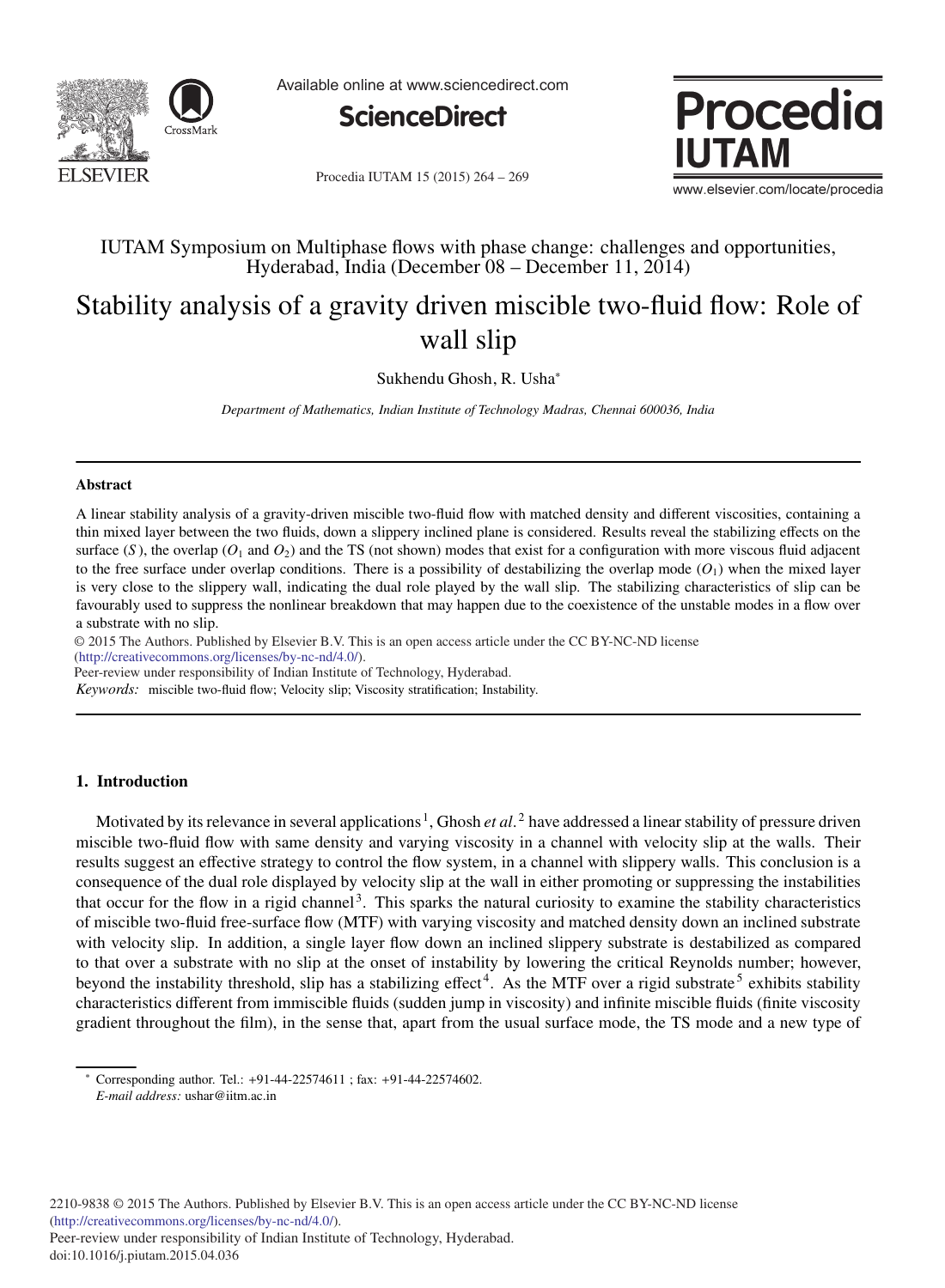overlap mode (the *O*-mode, similar to that observed by Craik<sup>6</sup> in Couett flow) exist due to the overlap of the mixed layer with the critical layer, it is of interest to see the role of slip on MTF and this is analyzed in the present study.



Fig. 1. Schematic of the flow system considered over a slippery inclined plane

#### **2. Formulation and Discussion**

We consider a gravity-driven two-dimensional free-surface flow of two miscible, incompressible, Newtonian fluids of matched density ( $\rho$ ) and different viscosities down an inclined slippery substrate. The angle of inclination to the horizontal is  $\theta$ . Fig. 1 presents the geometric structure of the flow system and the location of fluid-*i*,  $i = 1, 2$  with respect to the Cartesian coordinate system whose *x*-axis  $(y = 0)$  is at the unperturbed free surface.  $y = f(x, t)$  is the equation of the free surface at time *t* and  $\mu$ <sub>*i*</sub> (*i* = 1, 2) is the viscosity of fluid-*i*. A local viscosity stratification is created by a thin layer (mixed layer) of thickness *q* between the two fluids and it occupies the region  $h \le y \le h + q$  (*h* is the thickness of fluid layer-2). The Peclet number is assumed to be high and this allows us to neglect the downstream growth of the mixed layer thickness.

#### *2.1. Governing equations*

The flow dynamics is governed by the continuity, the Navier-Stokes and a scalar-transport (for viscosity) equations. The boundary conditions are the Navier-slip condition<sup>7</sup> at the inclined plane; normal, shear stress balance and the kinematic conditions at the free surface. The set of dimensional equations and boundary conditions are given below.

$$
u_x + v_y = 0,\t\t(1)
$$

$$
\rho \left[ u_t + u u_x + v u_y \right] = \frac{\partial}{\partial x} \left[ -p + 2\mu u_x \right] + \frac{\partial}{\partial y} \left[ \mu (u_y + v_x) \right] + \rho g \sin(\theta), \tag{2}
$$

$$
\rho \left[ v_t + u v_x + v v_y \right] = \frac{\partial}{\partial x} \left[ \mu (u_y + v_x) \right] + \frac{\partial}{\partial y} \left[ -p + 2\mu u_y \right] + \rho g \cos(\theta),\tag{3}
$$

$$
\mu_t + u\mu_x + v\mu_y = \chi \left[ \mu_{xx} + \mu_{yy} \right]. \tag{4}
$$

On the free surface  $y = f(x, t)$ ,

$$
p = \frac{2\mu}{(1 + f_x^2)} \left[ v_y - v_x f_x + u_x f_x^2 - u_y f_x \right] + \frac{\sigma f_{xx}}{(1 + f_x^2)^{3/2}},
$$
\n(5)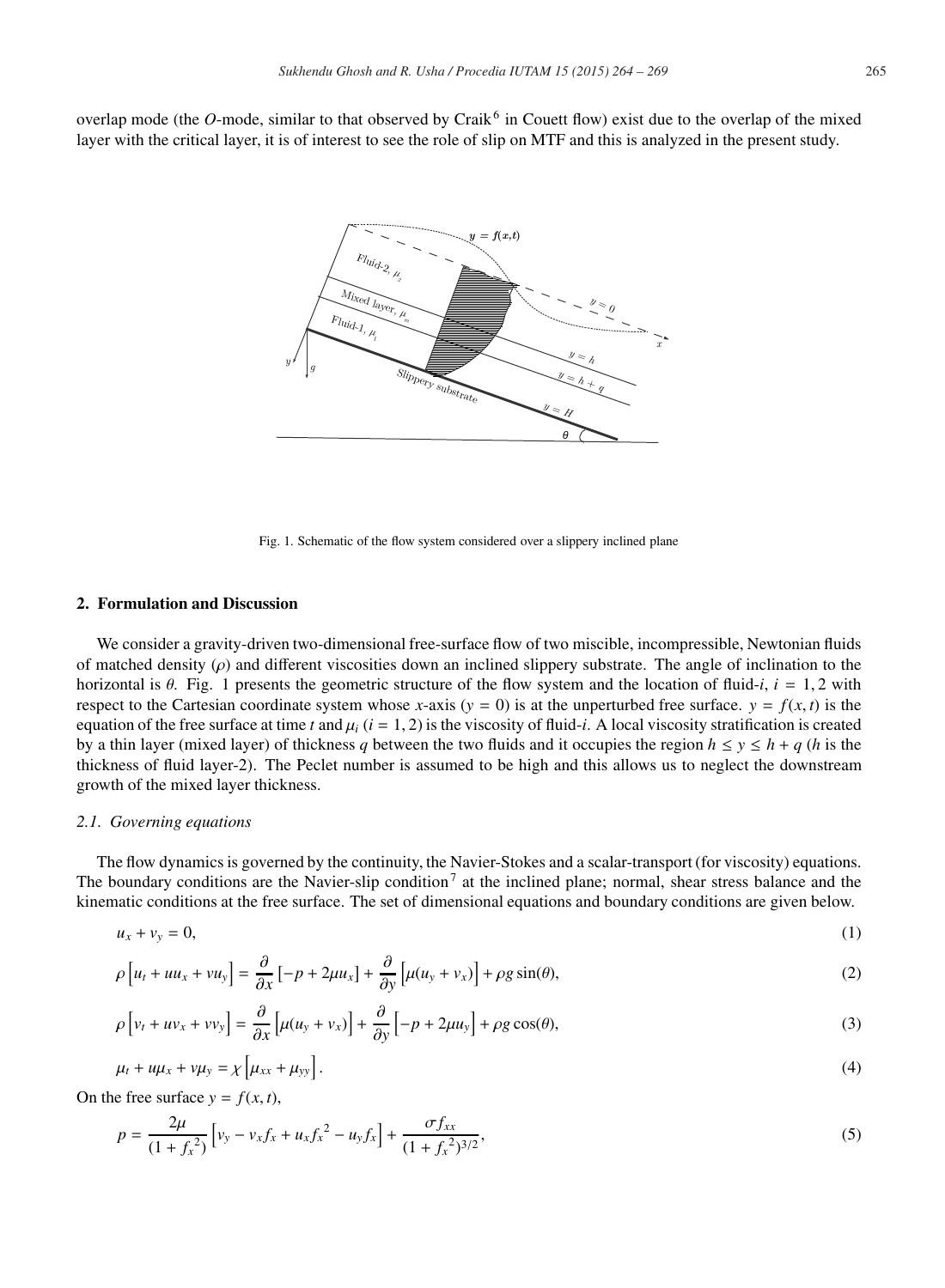$$
\mu(1 - f_x^2)(u_y + v_x) - 4\mu u_x f_x = 0,\tag{6}
$$

$$
v = f_t + u f_x \tag{7}
$$

and on the slippery substrate  $y = H$ ,

$$
u = l_s u_y, \quad v = 0. \tag{8}
$$

Here *u*, *v* are velocity components along the *x* and *y* directions respectively; *p*,  $\sigma$  and *g* correspond to the pressure, the surface tension coefficient and the gravity;  $l_s$  is the slip length. The base state solution can be derived from the above equations after non-dimensionlization by using *H* as the length scale,  $\mu_1$  as the viscosity scale and *U* as the velocity scale which is the average velocity over the film. The temporal stability characteristics of the base flow are examined using a linear stability analysis by giving an infinitesimal perturbation to the flow variables. Applying the two-dimensional disturbances in normal mode form as,

$$
(u, v, p, s) = (U_B(y), 0, P_B(x), \mu_B(y)) + (\hat{u}, \hat{v}, \hat{p}, \hat{\mu})(y)e^{i\alpha(x - ct)},
$$
\n(9)

one can derive the following modified Orr-Sommerfeld<sup>5,8</sup> system (after suppressing hat  $(^{\circ})$ ):

$$
i\alpha Re \left[ \phi''(U_B - c) - \alpha^2 \phi(U_B - c) - U_B'' \phi \right] = \mu_B \phi'''' + 2\mu_B' \phi''' + (\mu_B'' - 2\alpha^2 \mu_B) \phi'' - 2\alpha^2 \mu_B' \phi' + (\alpha^2 \mu_B'' + \alpha^4 \mu_B) \phi + U_B' \mu'' + 2U_B'' \mu' + (U_B'''' + \alpha^2 U_B') \mu,
$$
\n(10)

$$
i\alpha Pe[(U_B - c)\mu - \mu_B'\phi] = (\mu'' - \alpha^2\mu),\tag{11}
$$

$$
\phi' = -\beta \phi'', \quad \phi = \mu = 0 \quad \text{at} \quad y = 1,\tag{12}
$$

$$
\phi'' + \alpha^2 \phi + U_B'' \eta = 0 \quad \text{at} \quad y = 0,\tag{13}
$$

$$
\alpha Re(U_B - c)\phi' + i\mu_B(\phi''' - 3\alpha^2\phi') + i\mu_B'(\phi'' + \alpha^2\phi) + 2iU_B''\mu - \alpha(G\cot\theta + \sigma\alpha^2)\eta = 0 \quad \text{at} \quad y = 0,\tag{14}
$$

$$
\phi + (U_B - c)\eta = 0 \quad \text{at} \quad y = 0,\tag{15}
$$

where prime (') denotes differentiation with respect to *y*; i  $\equiv \sqrt{-1}$ ;  $\phi$ ,  $\mu$  and  $\eta$  are respectively the amplitudes of the disturbances of the stream function, viscosity and free surface.  $\beta = \frac{l_s}{H}$  is the dimensionless slip parameter and  $Pe = \frac{UH}{\chi}$  (*x* is the mass diffusivity),  $Re = \frac{\rho UH}{\mu_1}$  (*U* is the velocity scale) and  $Sc = Pe/Re$  are the Peclet, the Reynolds and the Schmidt number respectively.  $U_B$ ,  $\mu_B$  are the base state velocity and viscosity profiles with

$$
\mu_B(y) = \begin{cases}\nm & \text{if } 0 \le y \le h, \\
\mu_m(y) & \text{if } h \le y \le h + q, \\
1 & \text{if } h + q \le y \le 1,\n\end{cases}
$$
\n(16)

where  $m = \mu_2/\mu_1$  and  $\mu_m(y)$  is given by a tangent hyperbolic profile. The flow is linearly unstable if  $Im(c) > 0$ , where *c* is the wave speed and  $\alpha$  (real and positive) is the wave number. In the absence of slip, the above system reduces to those by Usha *et al.*<sup>5</sup> and when *Pe* is set to infinity, to those by Craik and Smith<sup>9</sup>.

#### *2.2. Results*

The numerical solutions of the system  $(10)–(15)$  are computed using Chebyshev spectral collocation method<sup>10</sup> with suitable grid stretching<sup>3</sup>. The open source software LAPACK is used for obtaining eigenvalues. The code recovers exactly the results of Samanta *et al*. <sup>4</sup> for a film over a slippery substrate ( *m* = 1; Fig. 2(a), curves with symbols) after taking into account the velocity scale used by them. Slip destabilizes the surface mode (*S* ) at the onset of instability and beyond this, at higher Reynolds numbers (*Re*), it stabilizes the flow by decreasing the bandwidth of unstable wave numbers (Fig. 2(b)). The computations for the present study show the existence of surface mode when a more viscous fluid is adjacent to the free surface  $(m = 1.5)$ . In contrast to the single layer case, the surface mode is stabilized at the onset as well as beyond, by the presence of velocity slip. Also, the miscible two-fluid flow system  $(m = 1.5, Sc = Pe/Re = 20)$  over a slippery substrate is more stable than the single layer flow  $(m = 1.0, Sc = 0)$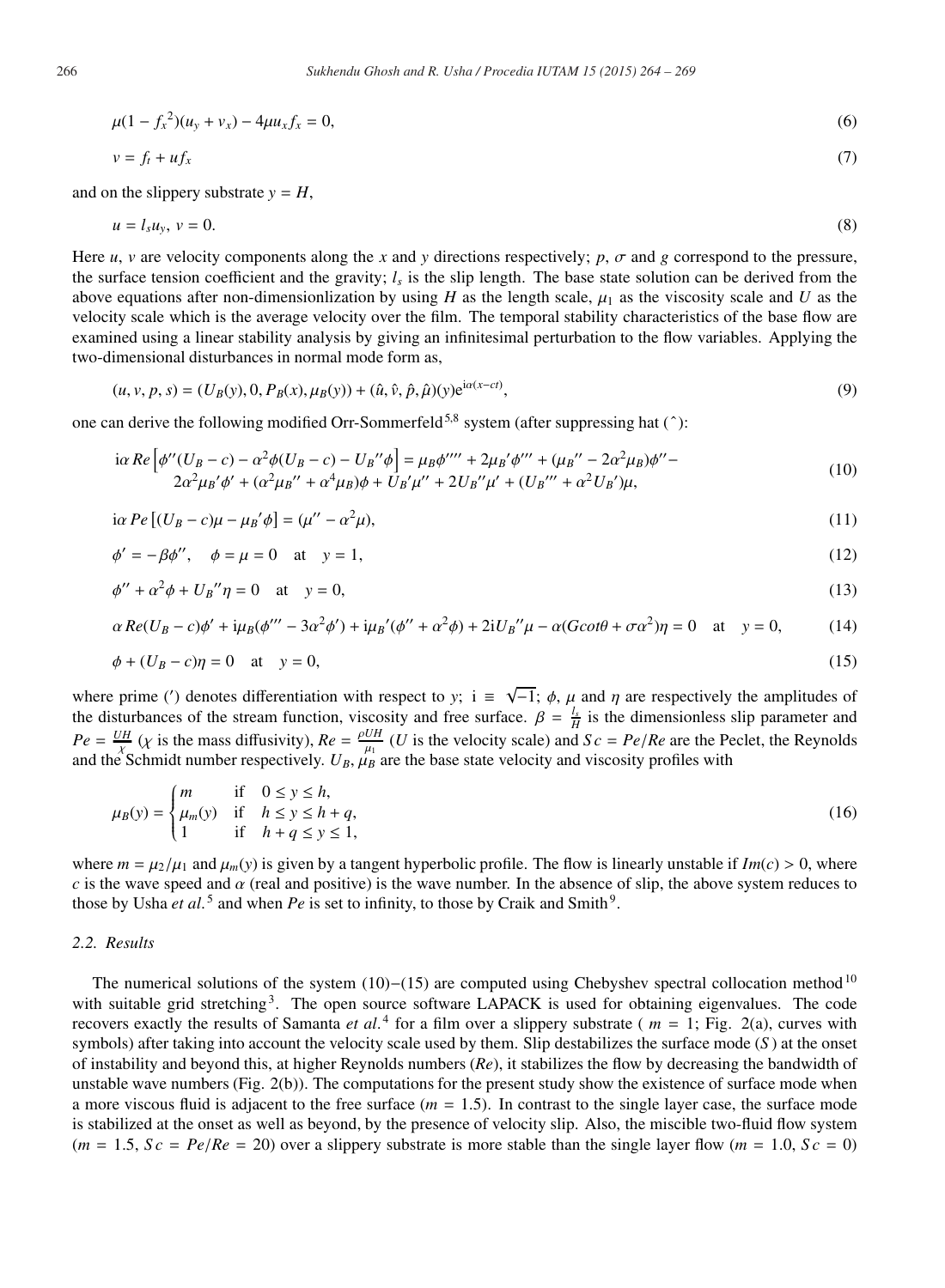

Fig. 2. (a) Neutral stability curves (Surface mode) for  $h = 0.4$ ,  $q = 0.2$ ,  $m = 1.5$ ,  $Sc = Pe/Re = 20$  and  $\theta = 10$ ; (b) zoom of Fig. 2(a); (c) base velocity  $(U_B)$  and viscosity profile ( $\mu_B$ ; curve with star symbols). The curves with plus symbols correspond to single fluid flow ( $m = 1$ ) over a slippery substrate. The solid curve  $(\beta = 0)$  corresponds to the results for MTF over a rigid substrate<sup>5</sup>.



Fig. 3. Effect of velocity slip (β) on the neutral stability boundaries for  $h = 0.4$ ,  $q = 0.2$ ,  $m = 1.5$ ,  $Sc = 20$  and  $θ = 10$ : (a)  $O_1$  mode; (b)  $O_2$  mode.

down a slippery substrate. The corresponding base velocity  $(\mu_B)$  and base viscosity  $(U_B)$  profiles are given in Fig. 2(c). There is no change in base viscosity (curve with star symbols) with slip parameter  $\beta$  but base velocity is affected by β. Fig. 2(c) clearly indicate that the base velocity near the wall increases with β, as a result wall shear is less for the case of slippery wall ( $\beta \neq 0$ ) than that for rigid wall ( $\beta = 0$ ).

For the same configuration ( $m = 1.5$ ,  $h = 0.4$ ,  $q = 0.2$ ), when the phase speed is smaller than the free surface velocity, the simultaneous existence of two other modes  $(O_1 \text{ and } O_2)$  are also observed due to the overlap of the critical layer with the mixed layer (Fig. 3). Fig. 3(a) shows the effects of slip on the *O*<sup>1</sup> mode. *O*<sup>1</sup> mode is also stabilized by the slip at the onset; however, the unstable region becomes larger with an increase in  $\beta$ . The unstable region extends to higher *Re* and the range of unstable wave number increases in this region, with slip. The same trend is exhibited by the  $O_2$  mode also, with respect to slip (Fig. 3(b)). The difference is that,  $O_2$  mode exists for smaller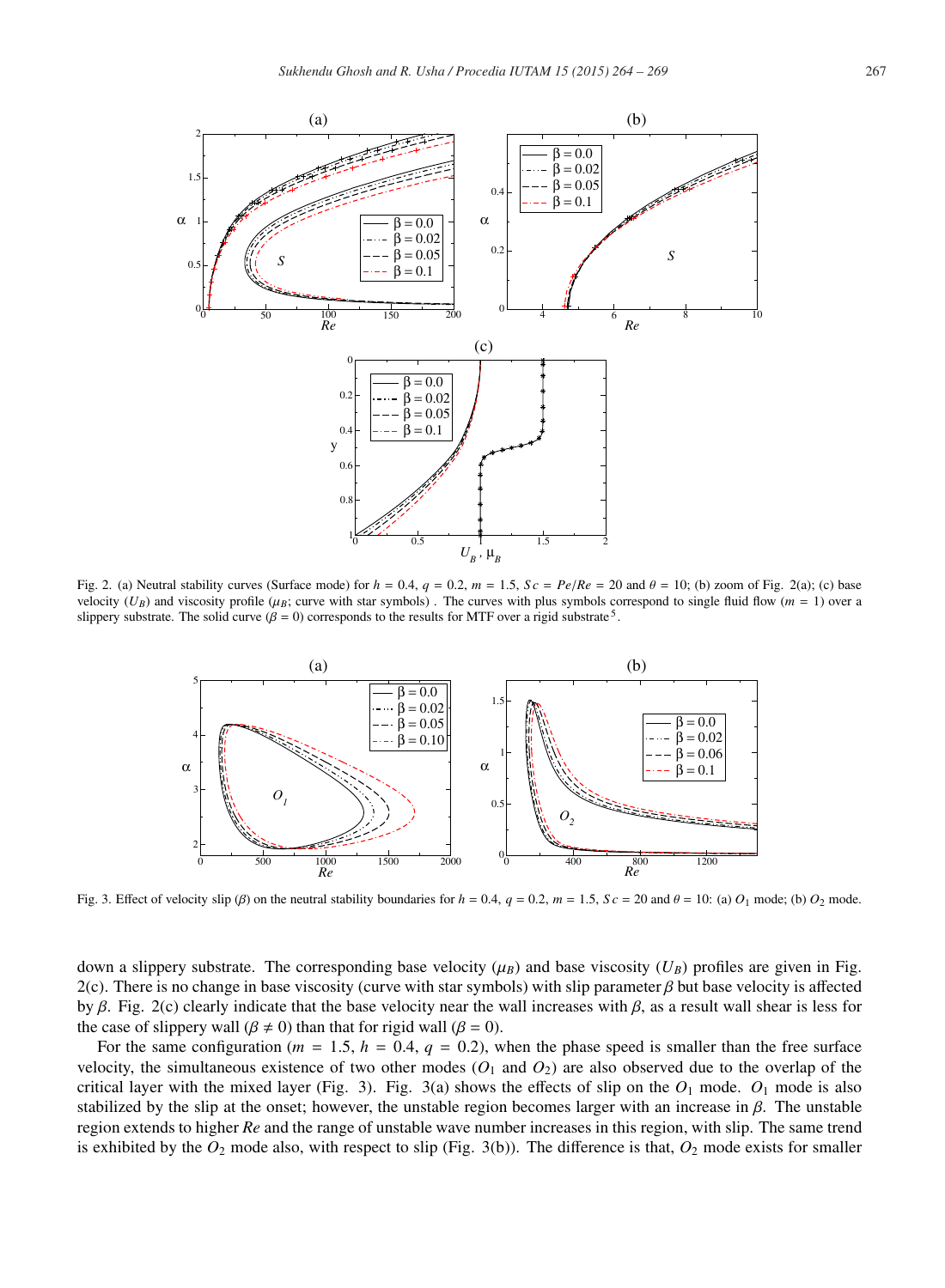wave numbers and the unstable region has no upper bound for *Re*. For this configuration, the surface mode is the dominant mode and it is stabilized by slip.

Fig. 4 presents the variation of growth rate  $(\omega_i)$  as a function of wave number  $(\alpha)$  for different *Re* values. The other parameters are the same as in Fig. 2. It is to be noted that the range of  $\alpha$  values considered in this figure corresponds to the growth rate of  $O_1$  mode. In Fig. 4(a) (for  $Re = 200$ ) growth rate ( $\omega_i$ ) decreases with an increase in  $\beta$ ; as a result for this *Re*, wall slip (β) has a damping effect on the flow system. On the other hand, Fig. 4(b) indicates the destabilizing effects of wall slip for  $Re = 1300$  as  $\omega_i$  becomes positive and takes higher values with an increase in  $\beta$ .



Fig. 4. Growth rate ( $\omega_i = \alpha c$ ) curves for different  $\beta$  (slip) for  $h = 0.4$ ,  $q = 0.2$ ,  $m = 1.5$ ,  $Sc = 20$  and  $\theta = 10$ : (a)  $Re = 200$  and (b)  $Re = 1300$ .



Fig. 5. Effect of  $\beta$  on the neutral stability boundaries for  $q = 0.2$ ,  $m = 1.5$  and  $\theta = 10$ : (a) *O* and Surface (*S*) modes,  $h = 0.4$ ,  $Sc = 100$ ; (b) *O*<sub>1</sub> mode,  $h = 0.75$ ,  $S_c = 20$ .

If however, when *S c* is increased to *S c* = 100, the coalescence of the  $O_1$  and the  $O_2$  modes occur and it is observed to be the most dangerous mode (Fig. 5(a)). Still, slip stabilizes this overlap mode as well as the surface mode. Fig. 5(b) presents the  $O_1$  mode when the mixed layer is located very close to the slippery substrate ( $h = 0.75$ ). It is interesting to observe the destabilizing role of  $\beta$  for this configuration (Fig. 5(b),  $h = 0.75$ ,  $Sc = 20$ ).

#### **3. Conclusions**

Velocity slip on the substrate has a dual role on the stability of miscible two fluid flow (MTF) down an inclined slippery substrate and the beheviour is influenced by the location of mixed layer (*h*) and the diffusivity of two fluids (*S c*). The study is exploring whether the stabilization that we obtain under some situations can be enhanced to the point of becoming useful as a passive control option for MTF, by designing the substrate as a hydrophobic<sup>11</sup> or a rough<sup>12</sup> or a porous substrate with small permeability<sup>13</sup>. The mechanism for the dual role of slip in this study can be examined via the energy budget analysis.